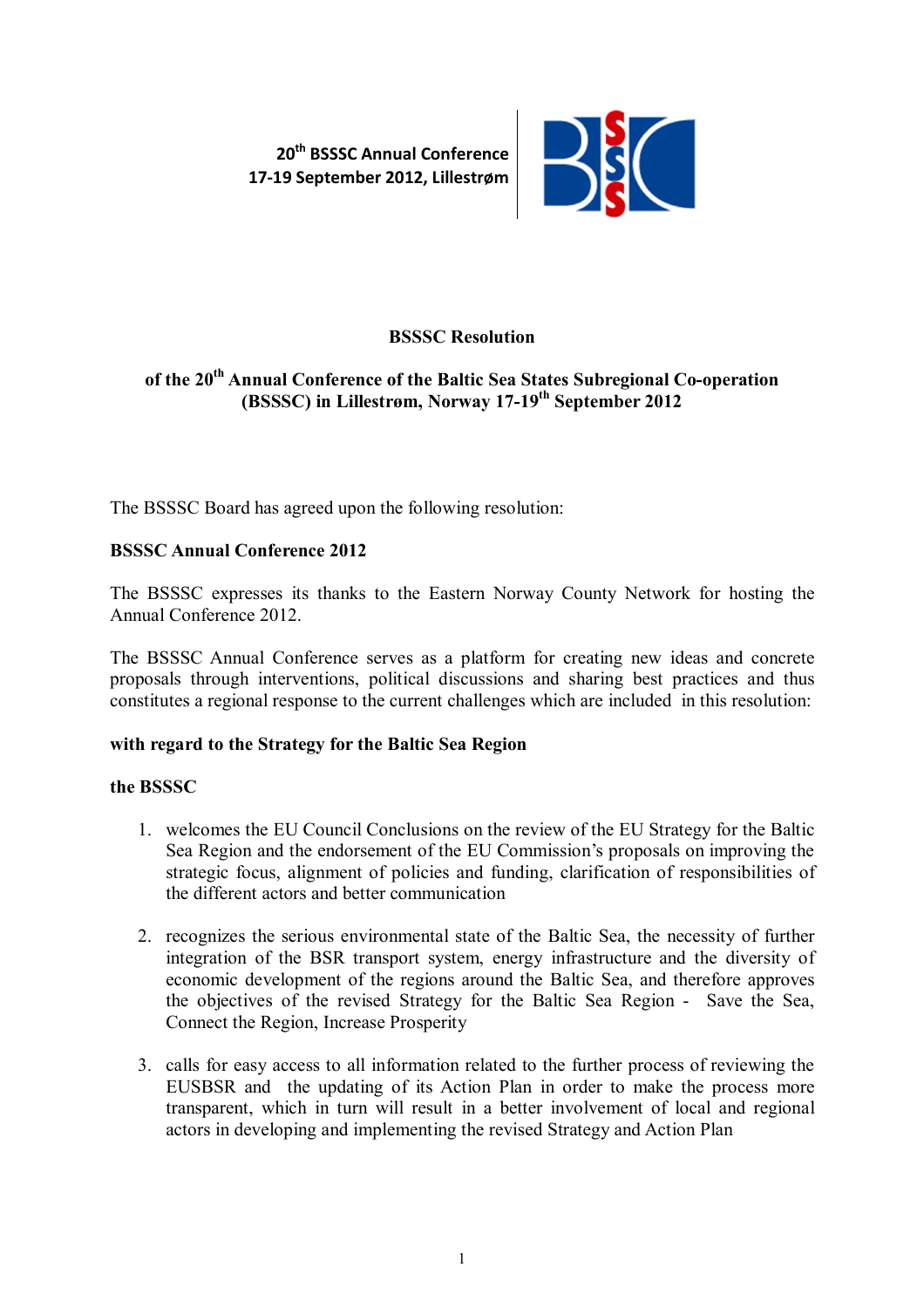- 4. expects that all actors of governance will be considered while facilitating the EUSBSR national coordination committees and local and regional levels will be encouraged to constructively contribute to the formulation of objectives and the actions needed to realise them in relation to the Strategy. Thus, the feeling of ownership of the Strategy will be improved
- 5. calls for more intensive involvement of the relevant regional partners from all BSR countries, in particular the Russian Federation and Norway, The establishment of cooperation with Russia as to the objectives of the Action Plan via the Northern Dimension, the Council of the Baltic Sea States or the Nordic Council of Ministers should be complemented by the practical activities of other actors, especially cities, – e.g. by taking advantage of existing twin – cities relations, regions, universities, NGO's and private business partners
- 6. supports the task of branding the Baltic Sea Region which should be continued and conducted both internally towards the "Baltic Sea Region citizen" and externally towards the outside world. This process should involve a variety of relevant actors, among others branding specialists and tourist organisations
- 7. welcomes the inclusion of a priority area for culture & regional identity within the EU Commission's proposal for the revised EUSBSR Action Plan (July 2012 version) and calls for maintaining it in the final version. The cultural diversity and the cultural heritage of the BSR are assets to be enhanced and visualized in order to contribute to the attractiveness of the region and to strengthen regional identity. Furthermore the cultural and creative industry is a growing economic sector contributing to the Europe 2020 objectives

## **with regard to the cohesion policy**

- 8. welcomes the legislative proposals for EU cohesion policy 2014-2020
- 9. supports focusing the future cohesion policy on the Europe 2020 strategy. A cohesion policy in which all regions and territories are covered, with the special attention to the less developed regions, can deliver an important contribution towards achieving the objectives of the strategy
- 10. underlines that transnational programmes should be programmed in a way that would support macro-regional strategies - for example the Strategy for the Baltic Sea Region and the North Sea 2020 strategy
- 11. calls for ensuring more regional influence in the regulations of the ETC programmes as multi-level governance of the policy and the strategy of the Baltic Sea Region is a prerequisite for a successful implementation of the policy and the strategy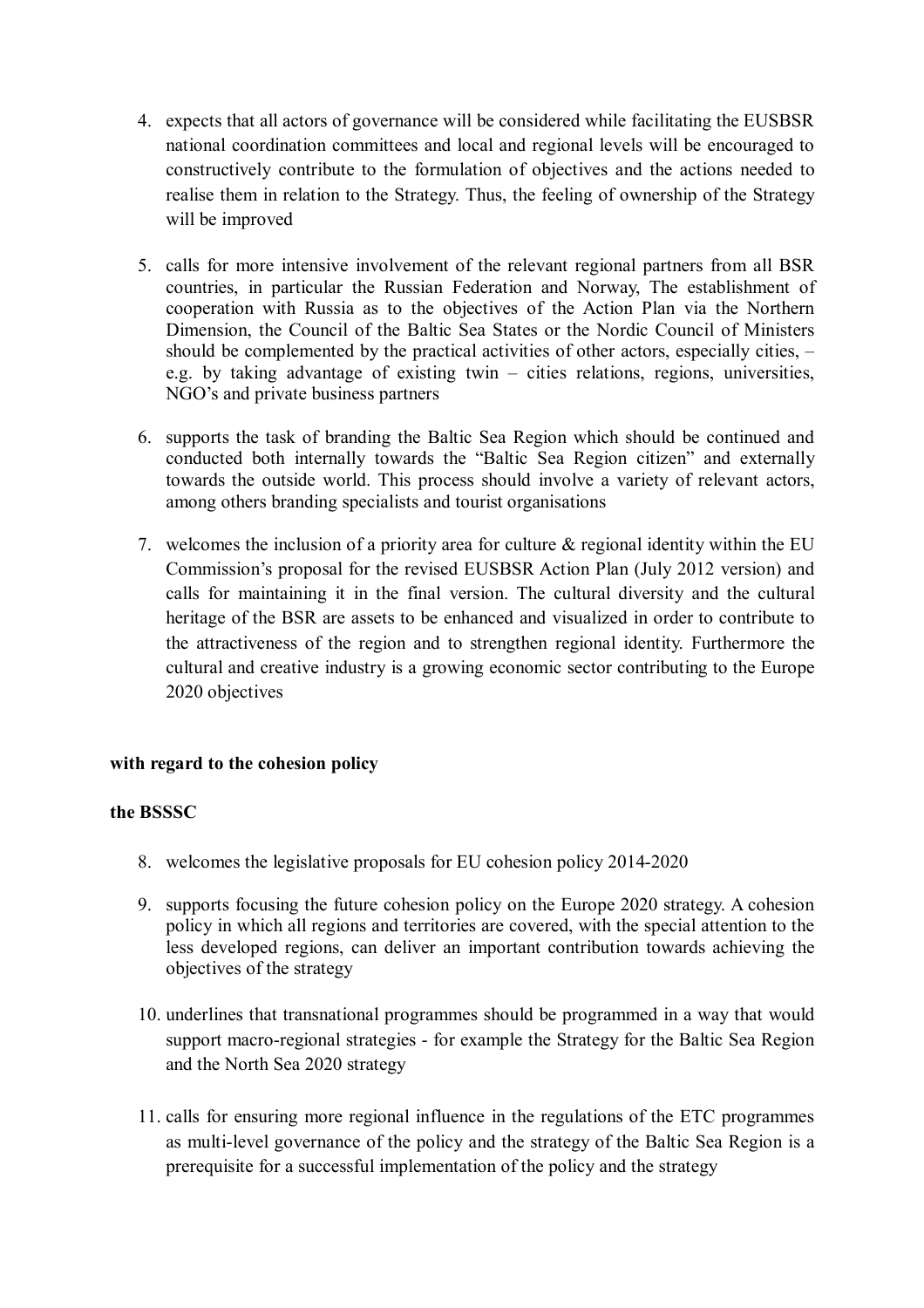- 12. proposes to open up the ETC regulation concerning the transnational programmes for the functional meta-regions of the BSR e.g. the Barents Region, the South-Eastern Baltic Region, the STRING Region in the South-Western Baltic Sea and Pomerania. The funding eligibility of meta-regions could also be improved by adding metaregions as special funding areas below the area of macro-regional co-operation in Article 6(b) of the draft ETC regulation
- 13. recognises the European Commission's effort to lower the administrative burden but would emphasize the need for further initiatives in this regard, e.g. common application forms, funding regulations or assessment criteria for project approvals
- 14. calls for the inclusion of the private sector as full project partners in all ETC programmes. The rules governing the inclusion of private partners should be the same in all programmes. The legal framework on European State Aid has to be clarified in this context in order to reach compliance and legal certainty
- 15. proposes to harmonise the implementation rules for the European Territorial Cooperation and the forthcoming European Neighbourhood Instrument (ENI) programmes, in order to facilitate the cooperation of partners from third countries with regard to the shared objectives. It should be stressed that the ENI regulations should be in accord with the ETC practices
- 16. calls for restoring the possibility of the lead beneficiaries to be located in non-EU BSR countries in order to continue the good experience from involving Norway as an equal partner in the Northern European B-programmes

## **with regard to Renewable Energy and Energy efficiency solutions in the Baltic Sea Region,**

- 17. underlines that the efforts to realize Europe 2020 strategy's vision of a greener, more resource efficient, and low-carbon economy must be strengthened on a national, regional and local level
- 18. recognises that the implementation of innovative solutions especially in the field of green technologies, such as renewable energy and energy efficiency can boost the economy of the BSR regions, create jobs, and thus respond to challenges of the current financial crises
- 19. urges the European Union Institutions, Member States and Regions to place renewable energy at the centre of their policies, including measures fighting the EU financial crisis and beyond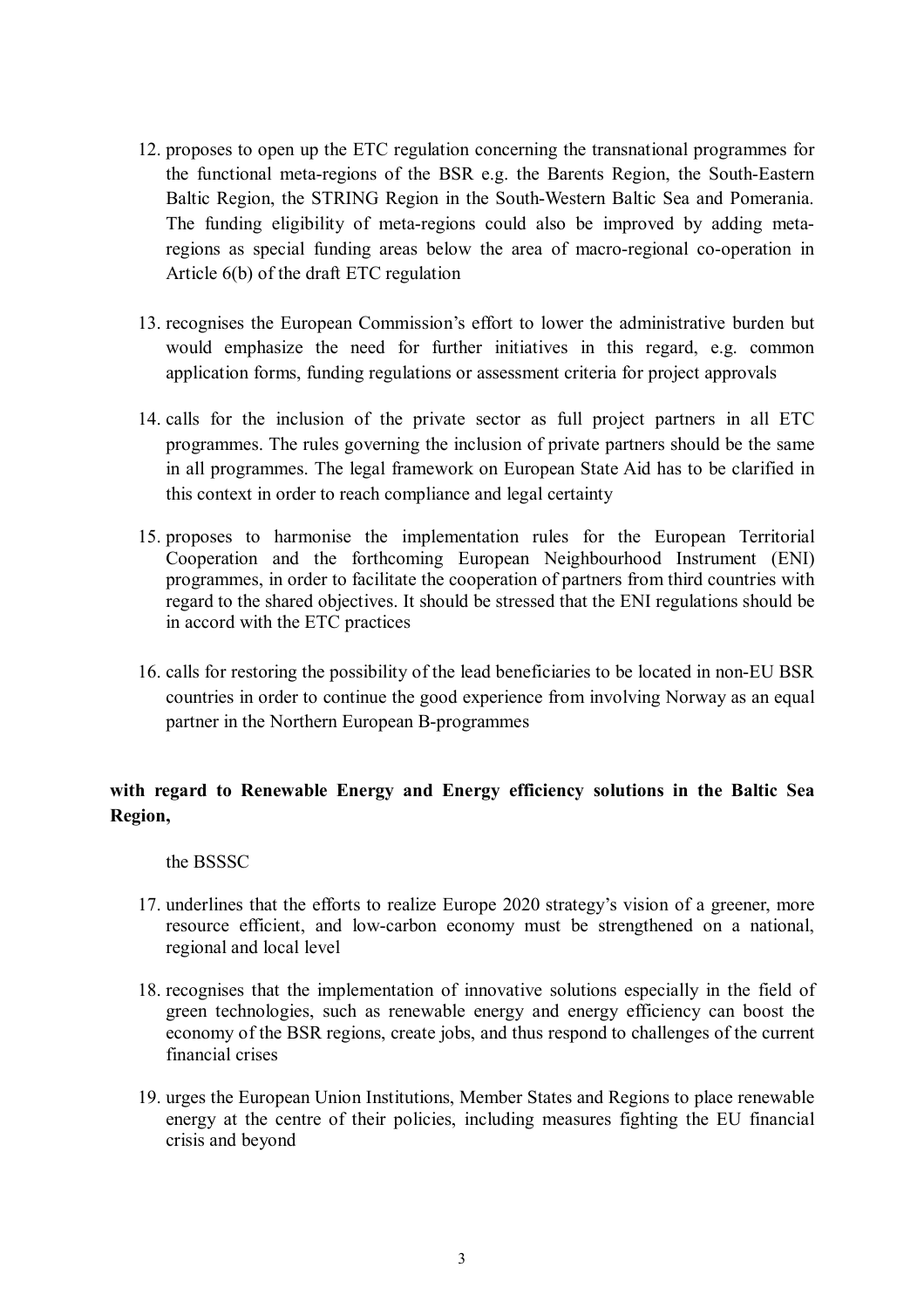- 20. calls for providing incentives for the development of technologies in the fields of energy efficiency and the production and storage of renewable energies, e.g. onshore and offshore wind energy, wave energy and other ocean energies, as a way to fight climate change, gain energy independence and make the Baltic Sea Region a leading EU renewable energy production area
- 21. appeals to national and regional authorities to strongly support the exchange of best practices concerning renewable energies and energy efficiency thus fully taking advantage of the potentials of the regions
- 22. underlines the importance of the earmarking of funding within the EU structural funds for the multiannual framework 2014-2020 for renewable energy and energy efficiency development
- 23. calls for establishing energy saving, energy efficiency and developing technologies for the use of renewable energies as objectives of the EUSBSR
- 24. encourages all stakeholders to further strengthen the financial support of renewable energy and energy efficiency issues in the upcoming Baltic Sea Region Programme
- 25. recognizes the need to increase energy efficiency in cities. Cities face a constant decrease in water supply therefore fresh water and sewer pipes have to be reduced in volume and treatment plants have to be reduced in capacity. Investment in new solutions in the area of water and waste treatment in cities is of utmost importance
- 26. encourages municipal authorities to develop strategies of saving resources and energy, especially in the field of stormwater management and wastewater management. Alternative technologies enabling the transfer of wastewater organic materials into biogas, electricity and heat and diverse charges for sewage and storm water services should be developed. Hamburg Water Cycle – can serve as an example

#### **with regard to sustainable development and Baltic sea ecosystem protection**

- 27. strongly supports the efforts of HELCOM in implementing the Baltic Sea Action Plan, as an integrated ecosystem-based approach to the management of human activities and to the protection of the whole Baltic Sea area, and continues to call for action at the national level and for stronger involvement of sub-regions in the Action Plan
- 28. calls for broader involvement of coastal regions in maritime policy as they are strongly affected by the maritime dimension, so that they should include it in their own regional development strategies and plans. Their experience and their proximity to the problems and the people may make a significant contribution to the effectiveness of the maritime policy
- 29. regards regions and local authorities as the major stakeholders in the governance of the seas. Therefore from a regional and democratic perspective, it is important that local